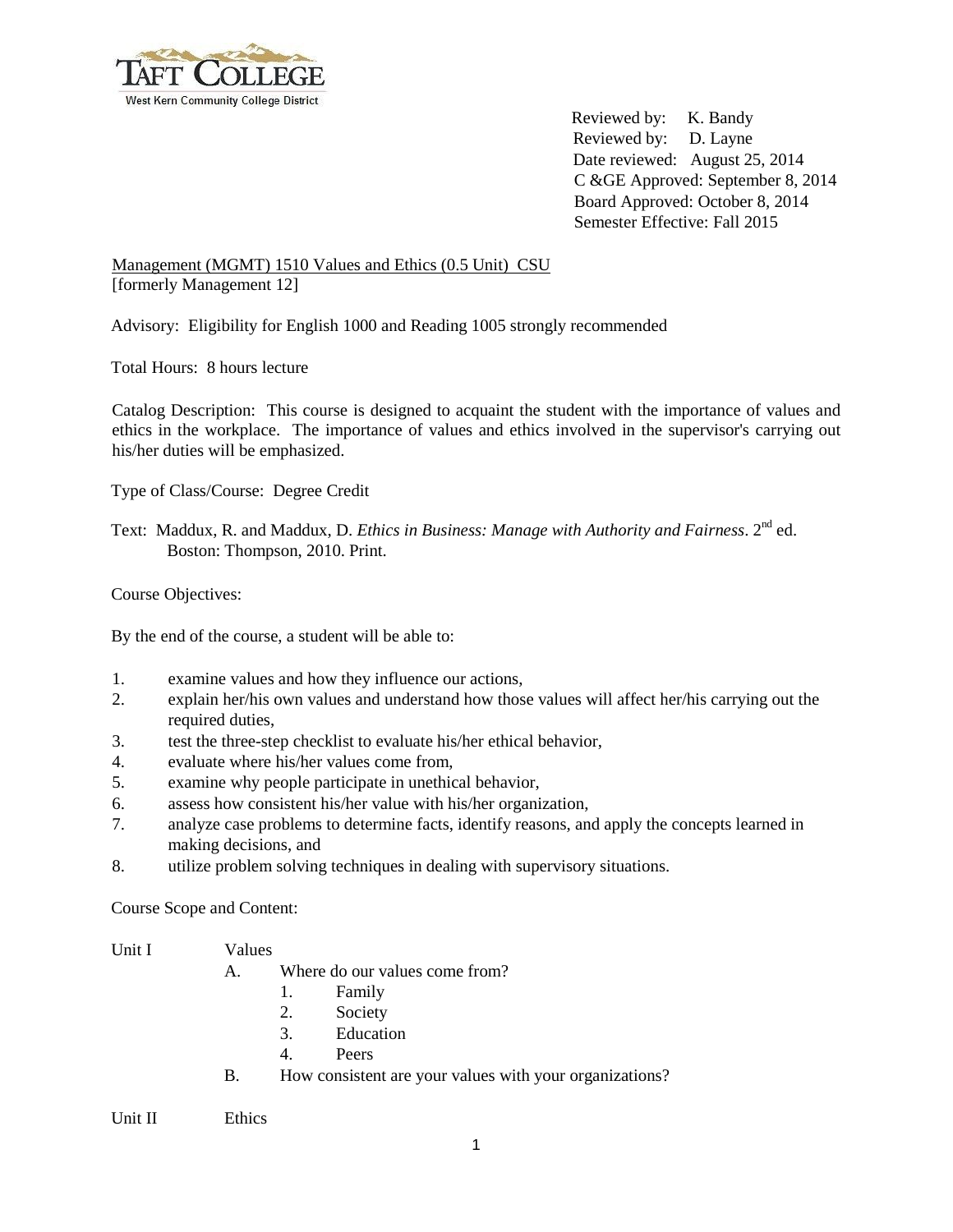

- A. Why are ethics important in the workplace?
	- 1. What are the effects of poor ethical decisions in your workplace?
- B. How to evaluate your ethical behavior
	- 1. Make a commitment to yourself and your job
	- 2. Take responsibility for yourself
	- 3. Prevent harm to yourself and others
	- 4. Rely on your good judgment
	- 5. Evaluate your own performance
	- 6. Set a good example for others
- C. Principles of ethical power
	- 1. Purpose
	- 2. Pride
	- 3. Patience
	- 4. Persistence
	- 5. Perspective
- D. Why do people participate in unethical behavior?
	- 1. Character reasons
	- 2. Information related reasons
	- 3. Expectation related reasons
	- 4. Judgment related reasons
	- 5. Pressure
		- a. Financial
		- b. Career
		- c. Family
		- d. Social
	- 6. How are these reasons for unethical behavior manifested in your workplace?
	- 7. Experiential learning activity

Learning Activities Required Outside of Class:

The students in this class will spend a minimum of 1 hour per week outside regular class time doing the following:

- 1. Analyze case problems
- 2. Obtain articles from outside publications
- 3. Critical thinking
	- a. Analyze case problems to determine facts, identify reasons, and apply the concepts learned in making decisions
	- b. Utilize problem solving techniques in dealing with supervisory situations

Methods of Instruction:

- 1. Lecture
- 2. Individual and group problem solving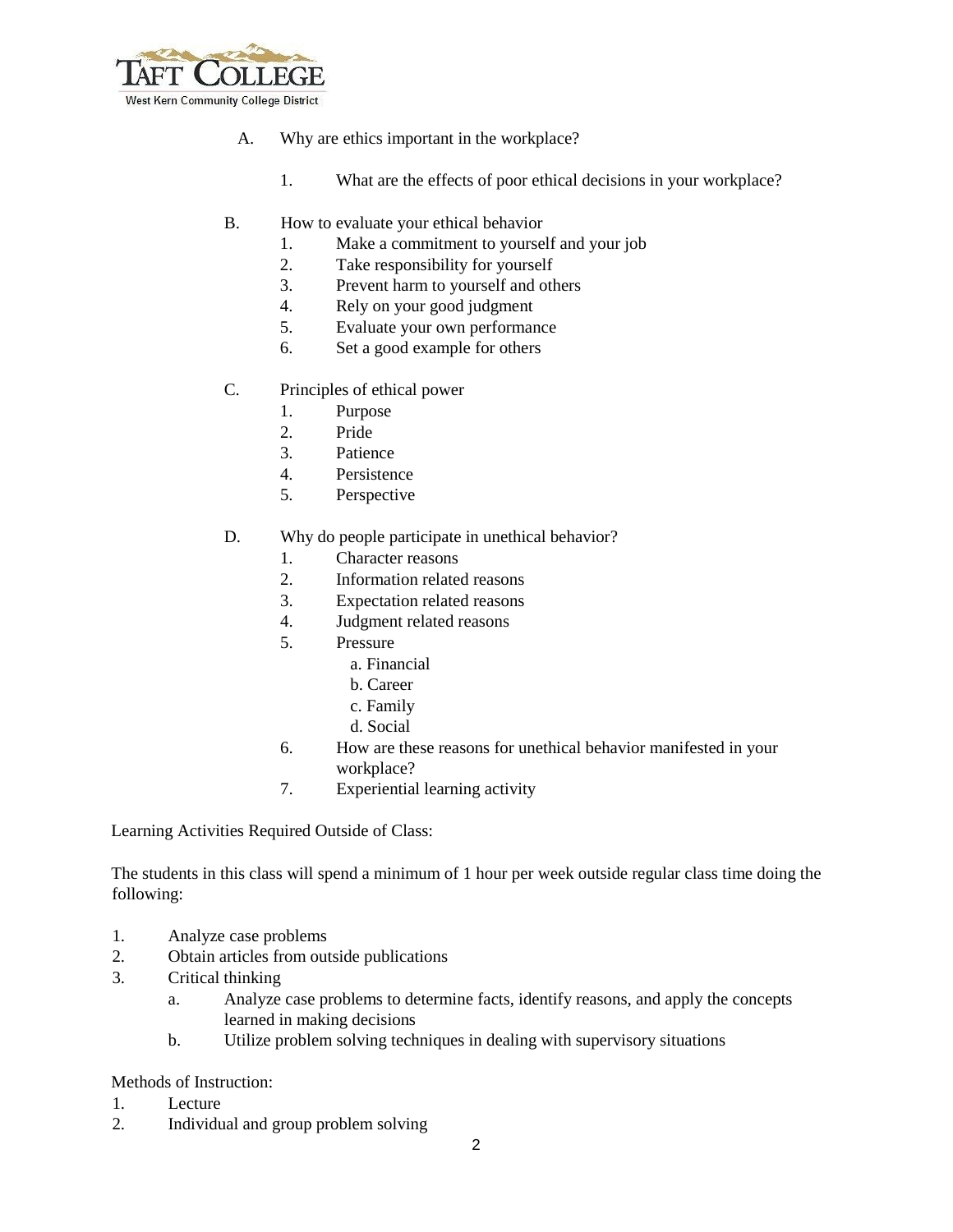

3. Class analysis

- 4. Class discussion and participation
- 5. Role playing and classroom simulations
- 6. Group explorations

Methods of Evaluation:

- 1. Writing assignments, including
	- a. written homework from chapters
	- b. group reports
	- c. chapter critical analysis reflections
	- d. case studies
- 2. Oral and/or written case analysis
- 3. Oral and/or written action plan
- 4. Class participation
- 5. Skill demonstrations, including:
	- a. class performance
	- b. performance exams
	- c . performance in business scenarios
	- d. role-playing and group activities
	- e . oral presentations and demonstrations f. discussion responses
	- discussion responses

Supplemental Data:

| T.O.P. Code:                 | 050630 Management Development and                                    |
|------------------------------|----------------------------------------------------------------------|
|                              | Supervision                                                          |
| Sam Priority Code:           | C: Clearly Occupational                                              |
| Funding Agency:              | Y: Not Applicable                                                    |
| Program Status:              | 1: Program Applicable                                                |
| Noncredit Category:          | Y: Not Applicable                                                    |
| <b>Special Class Status:</b> | N: Course is not a special Class                                     |
| <b>Basic Skills Status:</b>  | Not Applicable                                                       |
| Prior to College Level:      | Y: Not Applicable                                                    |
| Cooperative Work Experience: | N: Is not part of a cooperative work experience<br>education program |